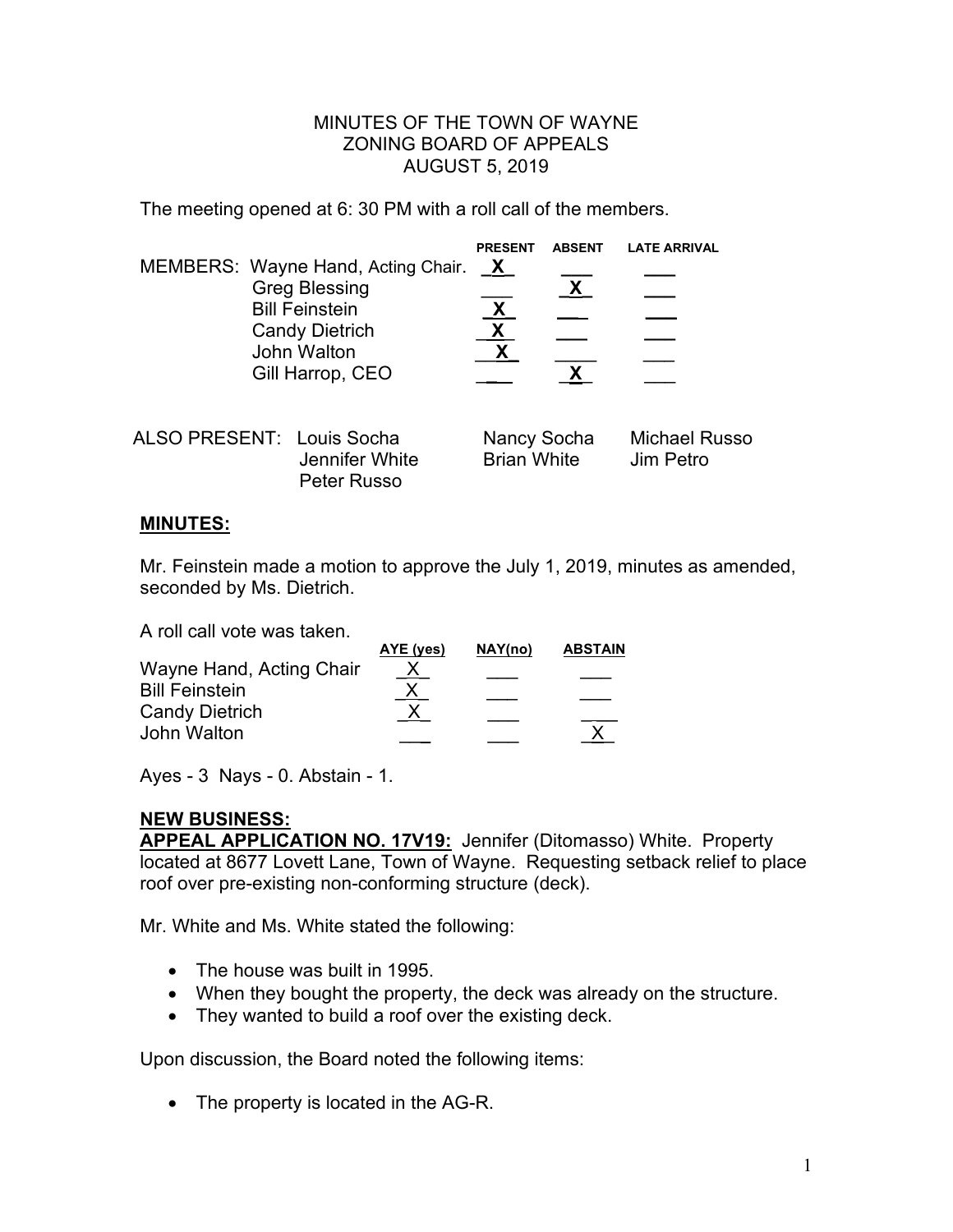The applicant was not changing the dimensions of the pre-existing nonconforming structure, just adding on a roof on the existing deck.

Mr. Hand opened the public hearing.

Ms. Kurtz stated 13 letters were sent, no responses were received back.

As no one was present to express any concern, Mr. Hand closed the public hearing.

The 5 test questions were then reviewed and answered as required by NYS.

- 1. Whether an undesirable change to the character of the neighborhood will take place or if it would be a detriment to nearby properties: No.
- 2. Whether benefit sought by applicant can be achieved by a feasible alternative to the variance: No.
- 3. Whether the requested variance is substantial: No.
- 4. Would the variance have an adverse impact on the physical or environmental conditions in the neighborhood: No.
- 5. Whether the alleged difficulty was self-created: Yes.

It was then determined that the Benefit to the Applicant did outweigh the detriment to the Neighborhood or Community.

Ms. Dietrich made a motion to approve Variance Application No. 17V19 to construct a roof over the existing deck as per plans submitted with the 7/18/19 building permit, seconded by Mr. Hand.

A roll call vote was taken.

|                                   | AYE (yes) | NAY (no) | <b>ABSTAIN</b> |
|-----------------------------------|-----------|----------|----------------|
| Wayne Hand, Acting Chair          | <u>X.</u> |          |                |
| <b>Bill Feinstein</b>             | <u>X</u>  |          |                |
| <b>Candy Dietrich</b>             |           |          |                |
| John Walton                       |           |          |                |
| Ayes - 4 Nays - 0. Abstain $-0$ . |           |          |                |

Ms. White signed the variance responsibilities and conditions sheet (on file).

**APPEAL APPLICATION NO. 18V19:** Louis Socha. Property located at 14605 Keuka Village Rd., Town of Wayne. Request to install a tram with setback less than 10 ft. from road right-of-way.

Mr. Socha was present to state:

- The cottage was built in 1940.
- They rented the property for 20 years and then bought it.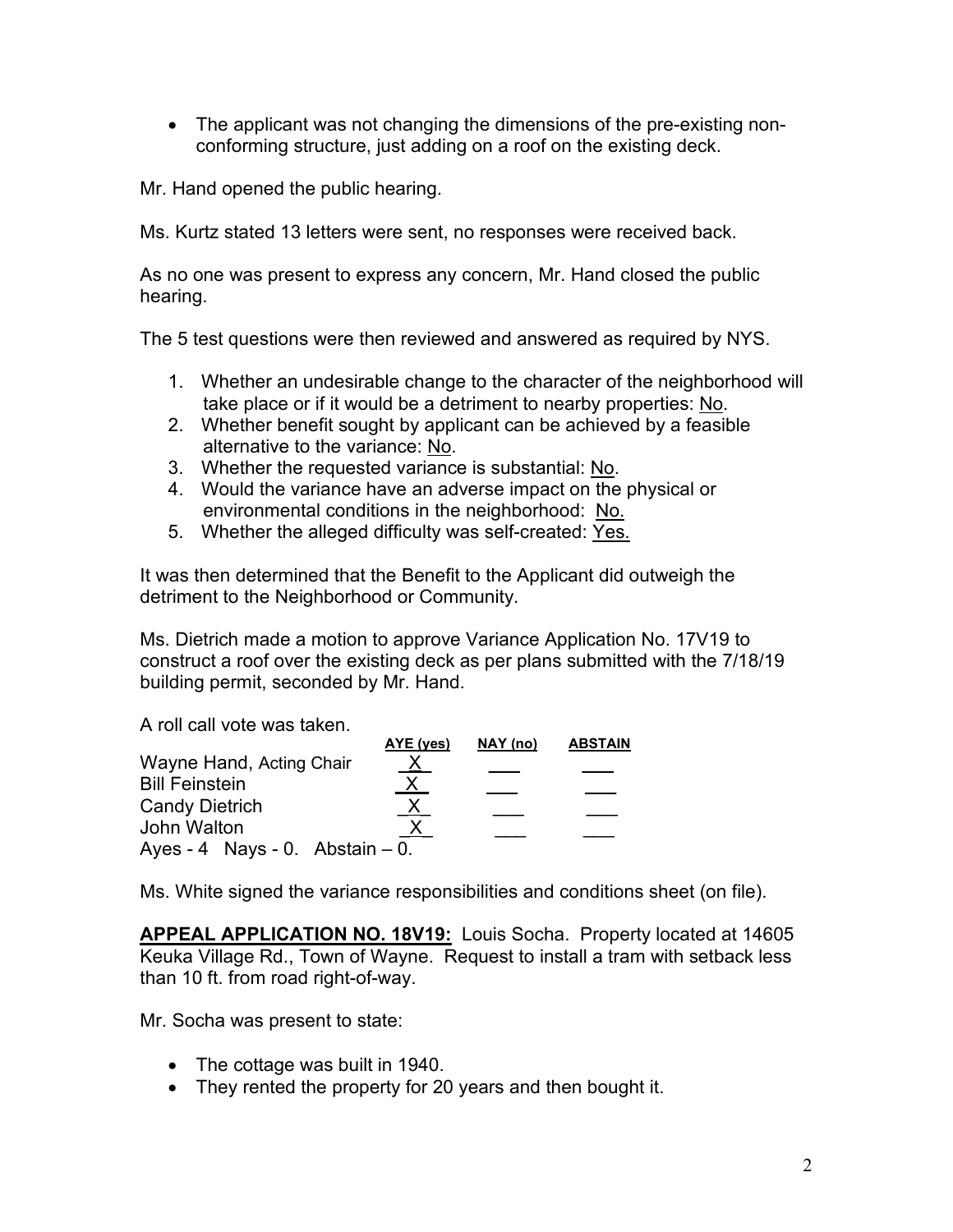- They would like to sell their property in Painted Post and make the cottage their permanent summer home.
- Due to their age and the existing flights of stairs, they would like to put in a tram next to the existing stairs.
- The latest plans from their Architect Christopher Todd and Finger Lakes Tram showed the tram greater than 16  $\frac{1}{2}$  ft. from the center of the road.

Upon discussion, the Board noted the following items:

- This is an accessory structure with the minimum setback of 1ft. from the road ROW, which is 17  $\frac{1}{2}$  ft. from the center of the road in an LR2 district.
- If the proposed structure stays 17  $\frac{1}{2}$  ft. from the road right-of-way, no Variance would be needed.

Mr. Hand opened the public hearing.

Ms. Kurtz stated 23 letters were sent and no responses were received back.

As no one was present to express any concern, Mr. Hand closed the public hearing.

Upon further discussion, Ms. Dietrich made a motion to table Variance Application 18V19 and be permanently deleted if the tram could stay 17  $\frac{1}{2}$  ft. from the center of the road, seconded by Mr. Hand.

A roll call vote was taken.

|                                   | AYE (yes) | NAY (no) ABSTAIN |  |
|-----------------------------------|-----------|------------------|--|
| Wayne Hand, Acting Chair          | <u>X</u>  |                  |  |
| <b>Bill Feinstein</b>             | <u>X</u>  |                  |  |
| <b>Candy Dietrich</b>             |           |                  |  |
| John Walton                       |           |                  |  |
|                                   |           |                  |  |
| Ayes - 4 Nays - 0. Abstain $-0$ . |           |                  |  |

**APPEAL APPLICATION NO. 19V19:** Louis Socha. Property located at 14605 Keuka Village Rd., Town of Wayne. Request to enclose existing porch and modify it into livable space.

Mr. Socha stated the following:

- They wanted to enclose the existing porch in order to add a bathroom and modify the bedroom by removing a portion of the wall.
- All work would be within the existing structure footprint.

Upon discussion, the Board noted the following items:

 This was a house modification for an alteration of a pre-existing nonconforming structure.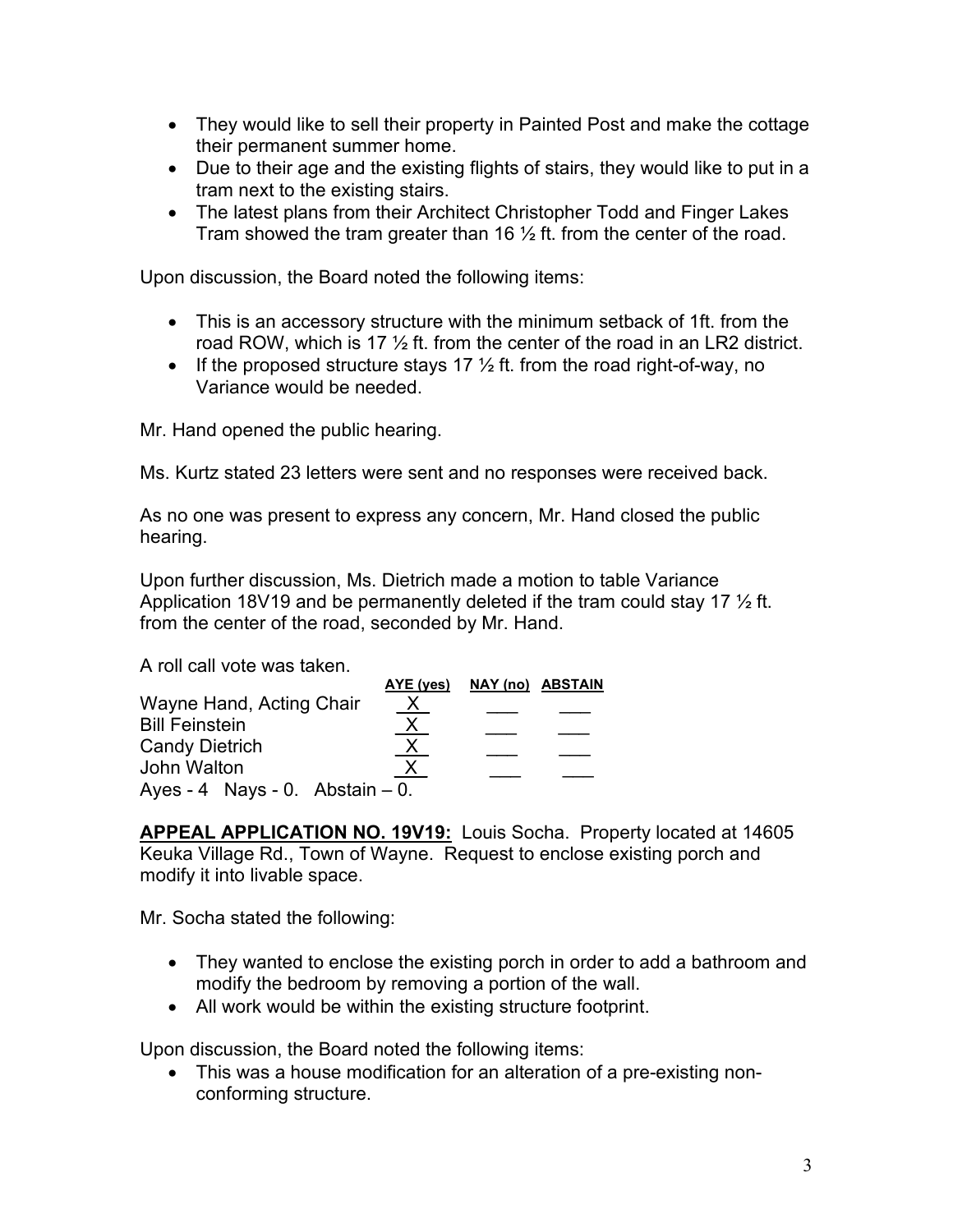- No change in the dimension of the structure.
- The applicant was making the existing porch into livable space by enclosing it.

The 5 test questions were then reviewed and answered as required by NYS.

- 1. Whether an undesirable change to the character of the neighborhood will take place or if it would be a detriment to nearby properties: No.
- 2. Whether benefit sought by applicant can be achieved by a feasible alternative to the variance: No.
- 3. Whether the requested variance is substantial: No.
- 4. Would the variance have an adverse impact on the physical or environmental conditions in the neighborhood: No.
- 5. Whether the alleged difficulty was self-created: Yes.

It was then determined that the Benefit to the Applicant did outweigh the detriment to the Neighborhood or Community.

Ms. Dietrich made a motion to approve Variance No. 19V19 to be constructed per plans submitted with building permit dated 7/15/19, seconded by Mr. Walton.

A roll call vote was taken.

|                                   | AYE (yes) | NAY (no) ABSTAIN |
|-----------------------------------|-----------|------------------|
| Wayne Hand, Acting Chair          | <u>X</u>  |                  |
| <b>Bill Feinstein</b>             |           |                  |
| <b>Candy Dietrich</b>             |           |                  |
| John Walton                       |           |                  |
| Ayes - 4 Nays - 0. Abstain $-0$ . |           |                  |

**APPEAL APPLICATION NO. 20V19:** Louis Socha. Property located at 14605 Keuka Village Rd., Town of Wayne. Request to replace existing non-conforming boathouse/shed structure.

Mr. Socha stated the following:

- The existing boathouse/shed was in major disrepair and too close to the neighbor.
- They wanted to demolish the boathouse/shed and replace it with a shed.
- The footprint would stay the same, just placed further back from the neighbor and water line.

Upon discussion, the Board noted the following items:

 By removing the existing boathouse/shed structure the applicant would be proposing a new non-conforming structure.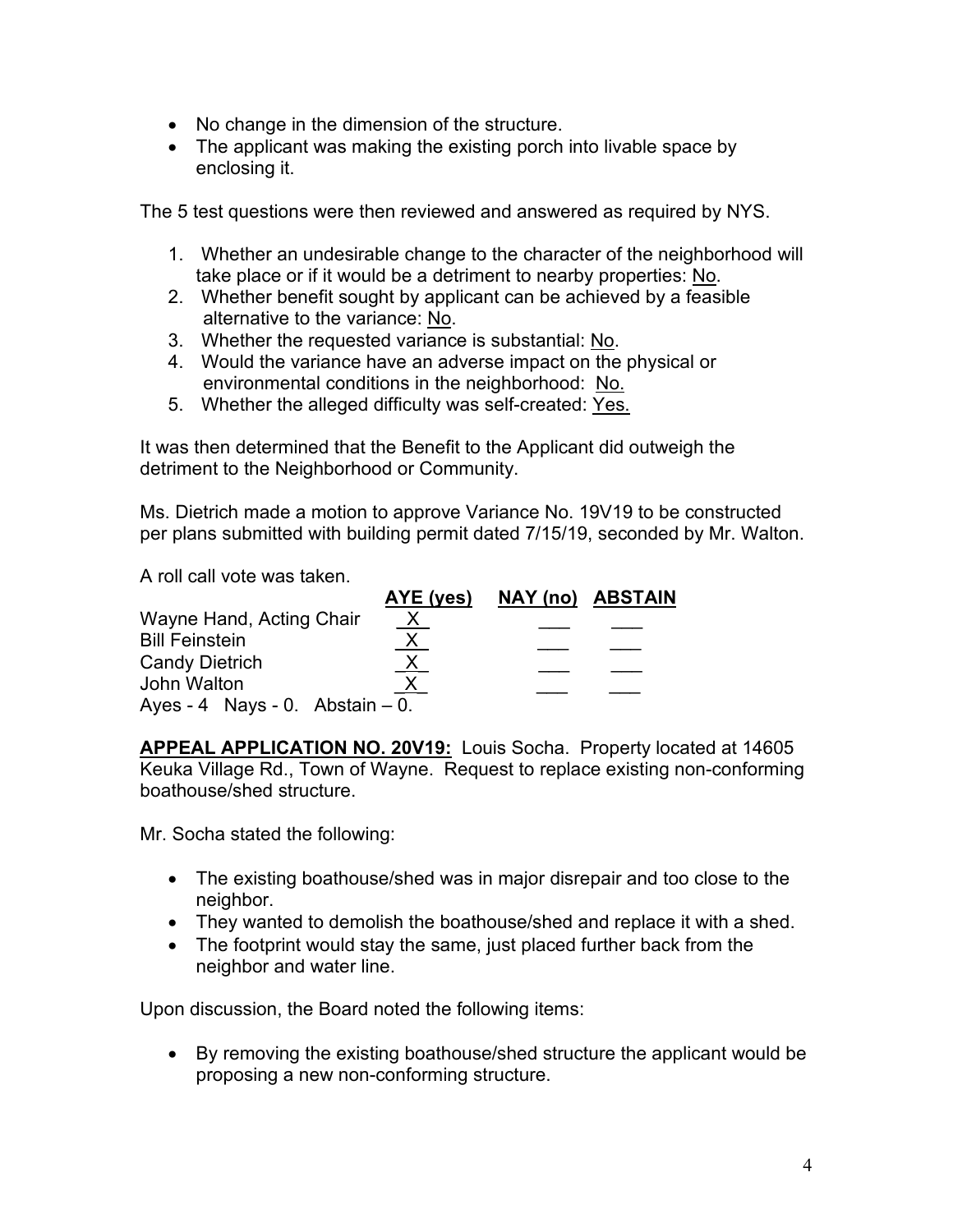- The new structure would be approximately the same square footage but more conforming in placement on the property.
- The new structure would require 9 ft. of relief from the side yard setback and 25 ft. of relief from the high-water line.

The 5 test questions were then reviewed and answered as required by NYS.

- 1. Whether an undesirable change to the character of the neighborhood will take place or if it would be a detriment to nearby properties: No.
- 2. Whether benefit sought by applicant can be achieved by a feasible alternative to the variance: No.
- 3. Whether the requested variance is substantial: No.
- 4. Would the variance have an adverse impact on the physical or environmental conditions in the neighborhood: No.
- 5. Whether the alleged difficulty was self-created: Yes.

It was then determined that the Benefit to the Applicant did outweigh the detriment to the Neighborhood or Community.

Mr. Walton made a motion to approve Variance No. 20V19 to be constructed per plans submitted with building permit dated 7/15/19, seconded by Mr. Feinstein.

A roll call vote was taken.

|                                   | AYE (yes) | NAY (no) ABSTAIN |
|-----------------------------------|-----------|------------------|
| Wayne Hand, Acting Chair          | х         |                  |
| <b>Bill Feinstein</b>             | <u>X</u>  |                  |
| <b>Candy Dietrich</b>             |           |                  |
| John Walton                       |           |                  |
| Ayes - 4 Nays - 0. Abstain $-0$ . |           |                  |

Mr. Socha signed the variance responsibilities and conditions sheet for Variance No. 19V19 and 20V19. (on file)

**APPEAL NO. 16V19:** Michael Russo. Property located at 11507 East Lake Rd., Town of Wayne. Request for retaining wall greater than 4 ft. high.

Mr. Russo was present to state:

- They purchased the cottage 1971.
- Bank erosion was taking place due to the amount of rain earlier this year.
- In order to protect further erosion, they constructed a 6 ft. high retaining wall.
- They paid a fine for building without a permit and were instructed to come to the Zoning Board for a variance.

Upon discussion of the Zoning board, the following items were noted: